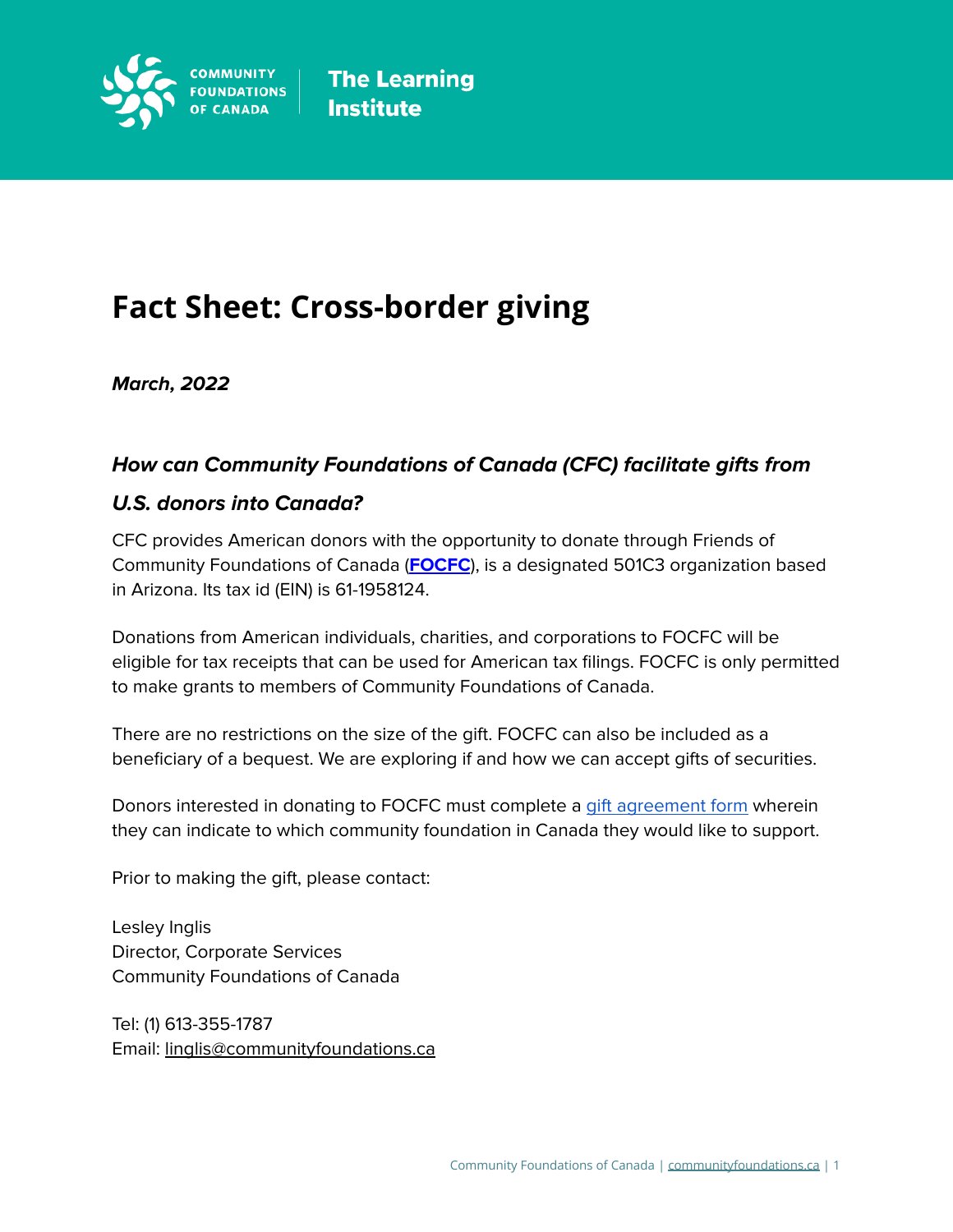

#### **Can FOCFC also facilitate gifts from Canada to the U.S.?**

No. At this time gifts can only be made from the U.S. to Canada.

# **Once a gift agreement form is sent to CFC, what are the next steps and timelines?**

Once the agreement has been sent to CFC, CFC will confirm once the gift is received by direct deposit then the turnaround for the time would be 10 business days from receipt to CFC delivering the gift to the community foundation.

If it is received by cheque then CFC will wait 15 business days for the cheque to clear and then forward the gift to the community foundation.

#### **What is the fee structure?**

Generally, the fee per donation is set at 0.5%. Each transaction will be reviewed based on the size of gift to reflect a cost-recovery model. CFC will review the fee structure on an annual basis.

## **Can FOCFC actively solicit gifts from U.S. donors for CFC members?**

No.

# **Can an individual Canadian community foundation directly accept gifts from U.S. citizens and provide a tax receipt? Can the charitable tax receipt we issue be used by the donor?**

Community foundations can accept gifts from American donors, but only issue Canadian tax receipts. Charitable tax receipts issued in Canada can only be used to offset Canadian income. The tax receipt can only be applied if the donor has Canadian income from employment or other sources. The FOFCFC allows Canadian community foundations to accept donations from Americans and provide tax receipts, offsetting American income.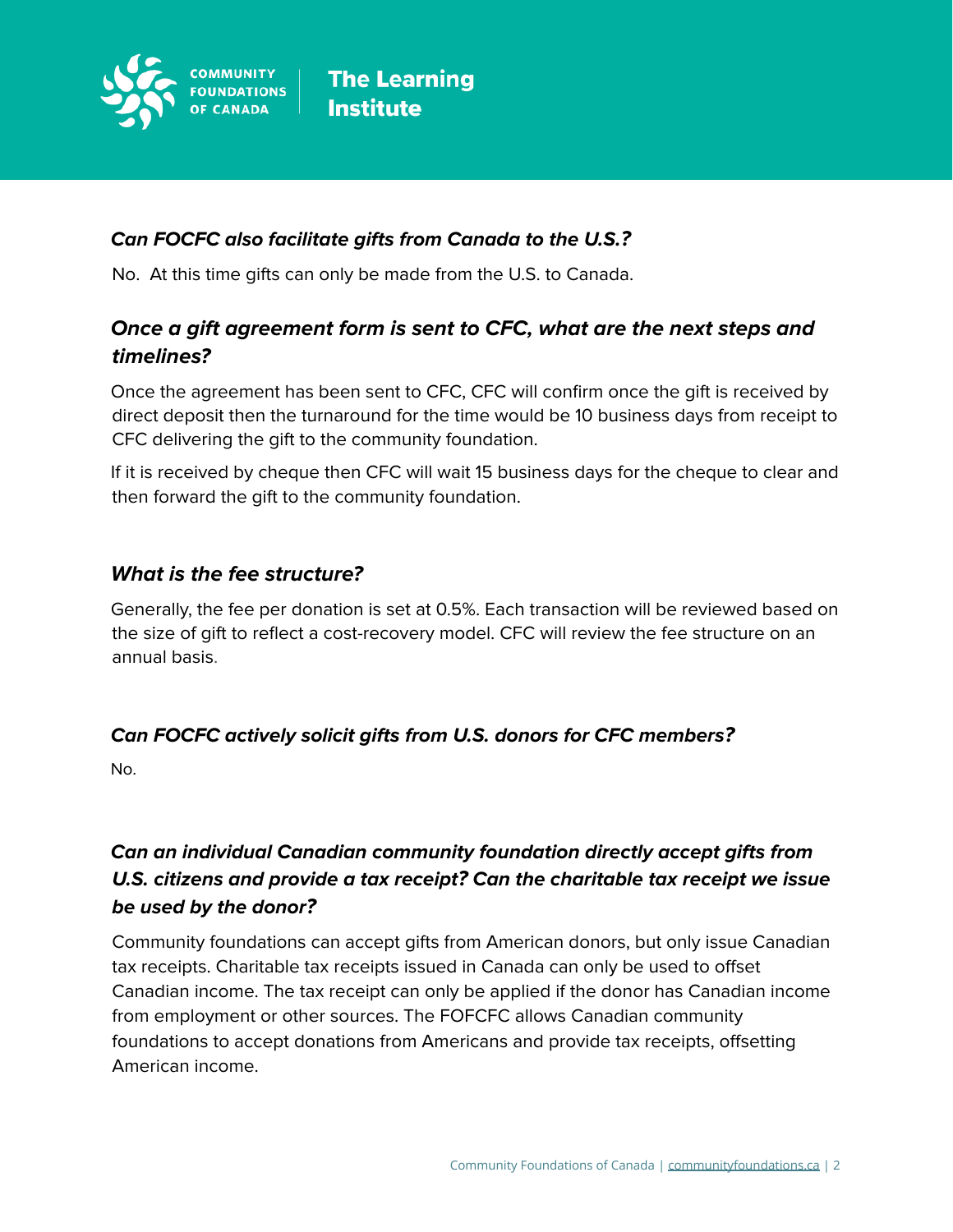

#### **What about a Canadian who wants to donate directly to a U.S. charity?**

The same rules apply. A charitable tax receipt can only be applied against income earned in the same country. There are additional considerations for Canadians giving in the U.S.

## **Claiming against U.S.-sourced income**

If you have U.S.-sourced income, you can claim a gift to a U.S. registered charity.

You may claim your U.S. gifts up to 75% of the net U.S.-sourced income you report on your Canadian return.

## **Exemptions: Claiming against your net world income**

You may claim your gifts to U.S. charities and qualified donees if it would be allowed as a deduction under the US Internal Revenue Code and:

- you live near the border in Canada throughout the year
- commute to your principal workplace or business in the United States
- that employment or business was your main source of income for the year

OR

● Your gift is to a U.S. college or university at which you or a member of your family is or was enrolled in or to a [registered](https://www.canada.ca/en/revenue-agency/services/forms-publications/publications/p113/p113-gifts-income-tax.html#P99_6372) U.S. university.

#### **Can a donor advised fundholder make a grant to a charity outside of Canada?**

For a grant to be made directly to a charitable organization outside Canada, it must be on the CRA list of qualified donees. There is a limited list of qualified donees outside Canada, falling into two categories: Prescribed [universities](https://www.canada.ca/en/revenue-agency/services/charities-giving/other-organizations-that-issue-donation-receipts-qualified-donees/prescribed-universities-outside-canada.html) outside Canada and Foreign charities that have [received](https://www.canada.ca/en/revenue-agency/services/charities-giving/other-organizations-that-issue-donation-receipts-qualified-donees/foreign-charities-that-have-received-a-gift-majesty-right-canada.html) a gift from Her Majesty in right of Canada.